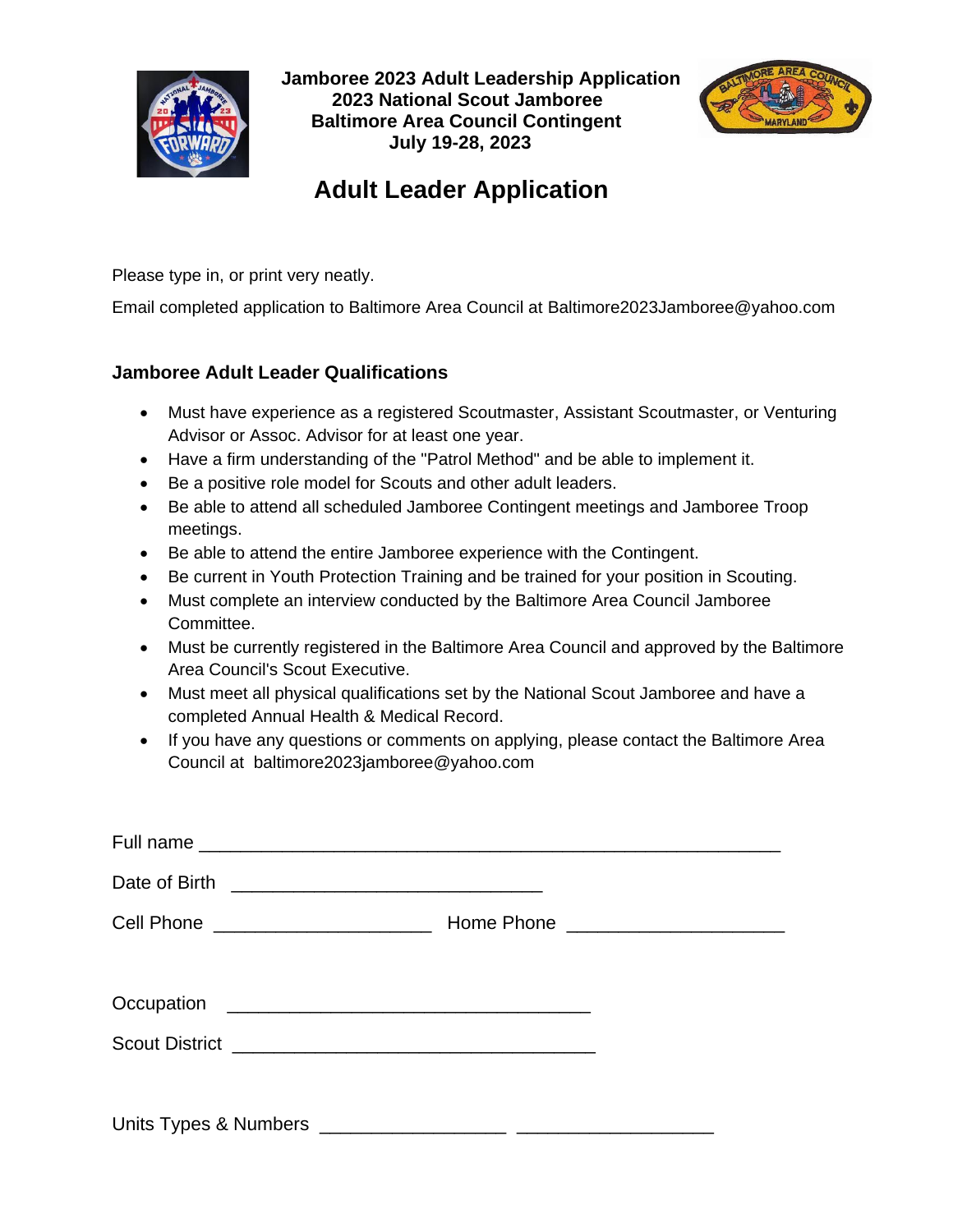| National Jamboree Experiences (Youth, Adult, Staff) ____________________________                                                |  |
|---------------------------------------------------------------------------------------------------------------------------------|--|
|                                                                                                                                 |  |
|                                                                                                                                 |  |
|                                                                                                                                 |  |
| List Leadership Positions by Choice (1, 2, 3, etc, or 3rd Ast.)                                                                 |  |
| Scoutmaster (Communications Responsibilities, adult 21+)                                                                        |  |
| 1 <sup>st</sup> Ast. Scoutmaster (Troop Activities, adult 21+)                                                                  |  |
| 2 rd Ast. Scoutmaster (Physical Arrangements, adult 21+)                                                                        |  |
| __ 3 <sup>rd</sup> Ast Scoutmaster (First Aid, Marketing, & Morale, youth 18-21)                                                |  |
| Venturing Advisor (Communications, adult 21+)                                                                                   |  |
|                                                                                                                                 |  |
| Venturing Assoc. Advisor (three positions, adult 21+)<br>(Crew Activities, Physical Arrangements, First Aid, Marketing, Morale) |  |